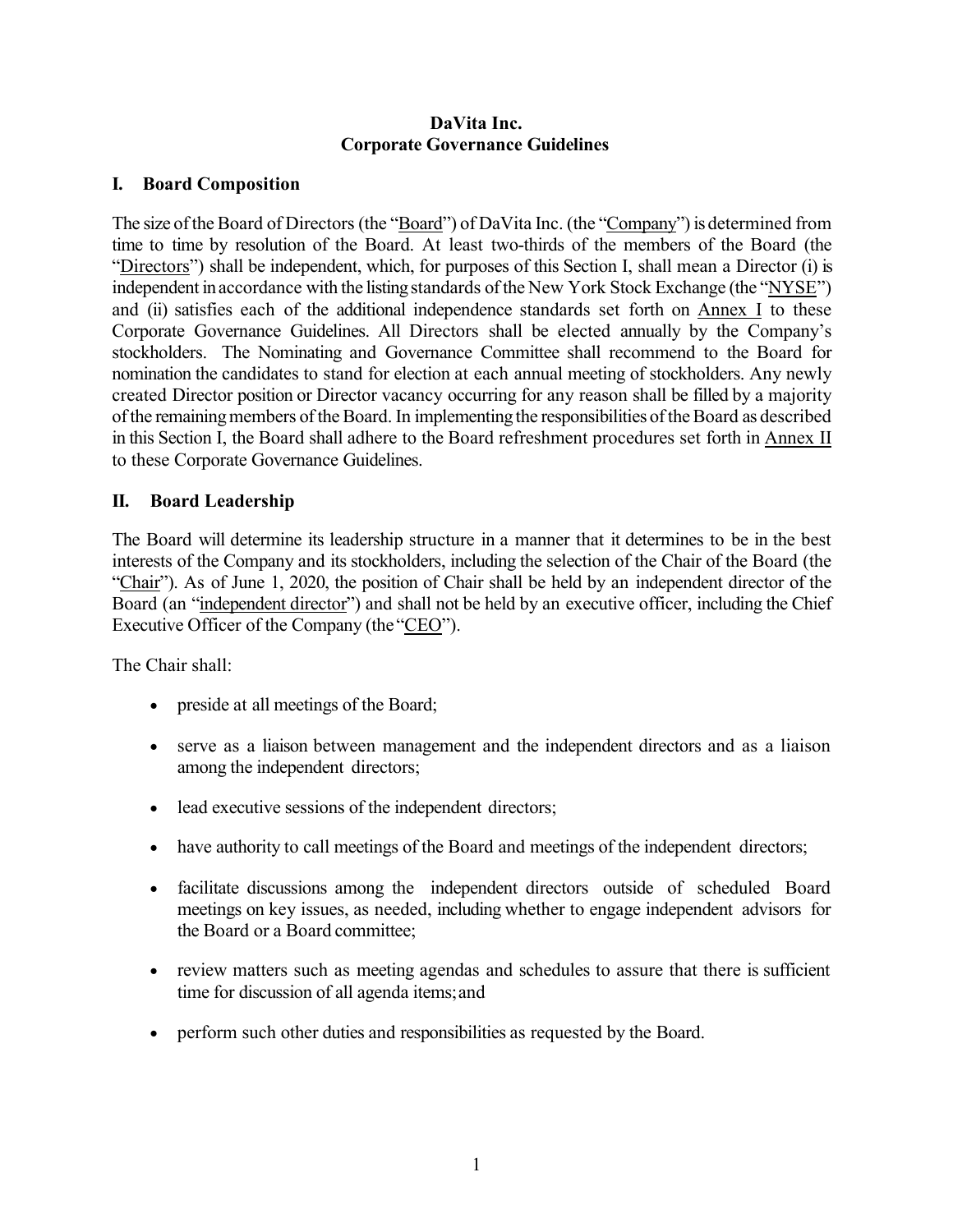#### **III. Board Committees**

The Board may form committees that consist of one or more Directors in accordance with the Bylaws of the Company. The Board shall at all times have an Audit Committee, a Compensation Committee and a Nominating and Governance Committee (each, a "Standing Committee"). Each Standing Committee shall be comprised solely of directors who are independent in accordance with the listing standards of the NYSE. In addition, at least one member of the Audit Committee shall qualify as an "audit committee financial expert" within the meaning of the rules and regulations of the Securities and Exchange Commission. Each Standing Committee shall adopt a written charter that outlines the purposes, goals, membership requirements, and responsibilities of such committee in accordance with the listing standards of the NYSE, as applicable. The charter shall also provide that such committee will conduct an annual self-evaluation of its performance.

The current Board committees are the Audit Committee, Compensation Committee, Nominating and Governance Committee and Compliance and Quality Committee.

## **IV. Board Meetings; Executive Sessions**

The Board shall hold at least four regularly scheduled meetings during each fiscal year, and may hold special meetings at any time or place as necessary. An executive session of the independent directors without the presence of management shall be held regularly.

Directors are expected to attend Board meetings and meetings of committees on which they serve. Directors are expected to review in advance of the meeting any and all meeting materials provided reasonably in advance of such meeting.

## **V. Director Criteria**

In coordination with the Board, the Nominating and Governance Committee shall assist in identifying, recruiting and recommending candidates for Board membership, proposing a slate of nominees for election at the annual meeting of stockholders, and making recommendations to the Board regarding the membership and chairs of the committees of the Board. The Nominating and Governance Committee shall also consider individuals for Board membership who are recommended by stockholders upon submission in writing to the secretary of the Company of the names and qualifications of such nominees.

In conjunction with the selection and nomination process, the Nominating and Governance Committee shall consider the overall mix of qualifications, individual characteristics, experience levels, types of experience, including both industry and subject matter expertise, and diversity of gender, race and ethnicity, nationality, country of origin or cultural background and, perspectives and skills that it believes would be most beneficial to the Company. The Nominating and Governance Committee shall also consider the mix of different tenures represented on the Board, taking into account the benefits of longer and shorter tenures and the requirements described under Section VI below, and take steps as may be appropriate to ensure that the Board maintains openness to new ideas and a willingness to re-examine the status quo. It is the general policy of the Board that a Director who has reached the age of 75 will not be nominated for reelection to the Board; provided, however, the Nominating and Governance Committee may recommend and the Board may approve the nomination for reelection of a Director at or after the age of 75, if, in light of all the circumstances,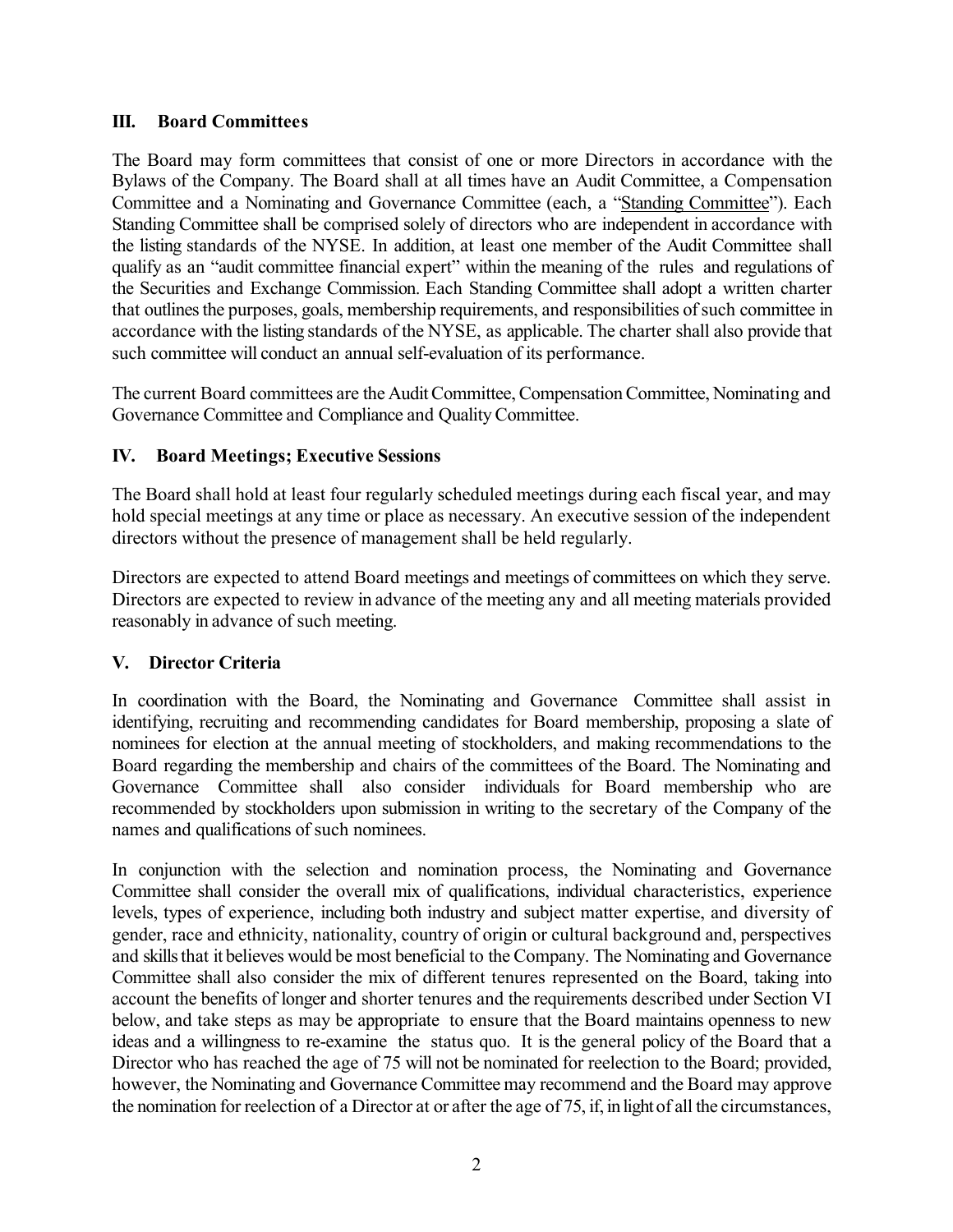they determine that it is in the best interests of the Company and its stockholders to do so.

No Director or nominee for Director may serve on more than four other public company boards of directors. Additionally, all Directors must comply with Section XIII herein and notify the Chair prior to accepting an invitation to serve on the board of directors of another public company, so that the remaining members of the Board may evaluate any potential conflicts of interest.

To be eligible to be a nominee for election or reelection as a Director, a nominee must deliver to the secretary of the Company a completed written questionnaire with respect to the background and qualification of such person and any other person or entity that such person may represent (which questionnaire shall be provided by the secretary of the Company) and a written representation and agreement (in the form provided by the secretary of the Company) that such person shall (A) provide all information required by Article III, Section 12(a)(iii) and Article IV, Section 2 of the Company's Bylaws, (B) in such person's individual capacity and on behalf of any person or entity for whom such person may be a representative, have complied and will comply with all applicable corporate governance, conflicts, confidentiality and stock ownership and trading policies of the Company, including the Company's Share Ownership Policy as provide d in Section XI herein, and (C) abide by the requirements of Article IV, Section 3 of the Company's Bylaws.

## **VI. DirectorTenure**

The average tenure of members of the Board who are independent in accordance with the listing standards of the NYSE, as calculated on July 1 of each year, shall be no longer than 12 years. The average shall be determined by adding the tenure of each independent director and *dividing* the result by the number of independent directors. The term of an independent director serving less than one year shall be determined by *dividing* the number of months such director has been on the Board by 12 months.

## **VII. Board Responsibilities**

The Board, in coordination as appropriate with its committees, shall:

- Represent the collective interests of the Company's stockholders to enhance and optimize stockholder value.
- Provide expertise and advice to the CEO and senior management.
- Work with the CEO to provide strategic planning, operational performance goals, management development, succession planning and strategies to enhance stockholder value.
- Evaluate and select the CEO and establish the CEO's annual performance goals and objectives.
- Evaluate the overall effectiveness of the Board and its committees.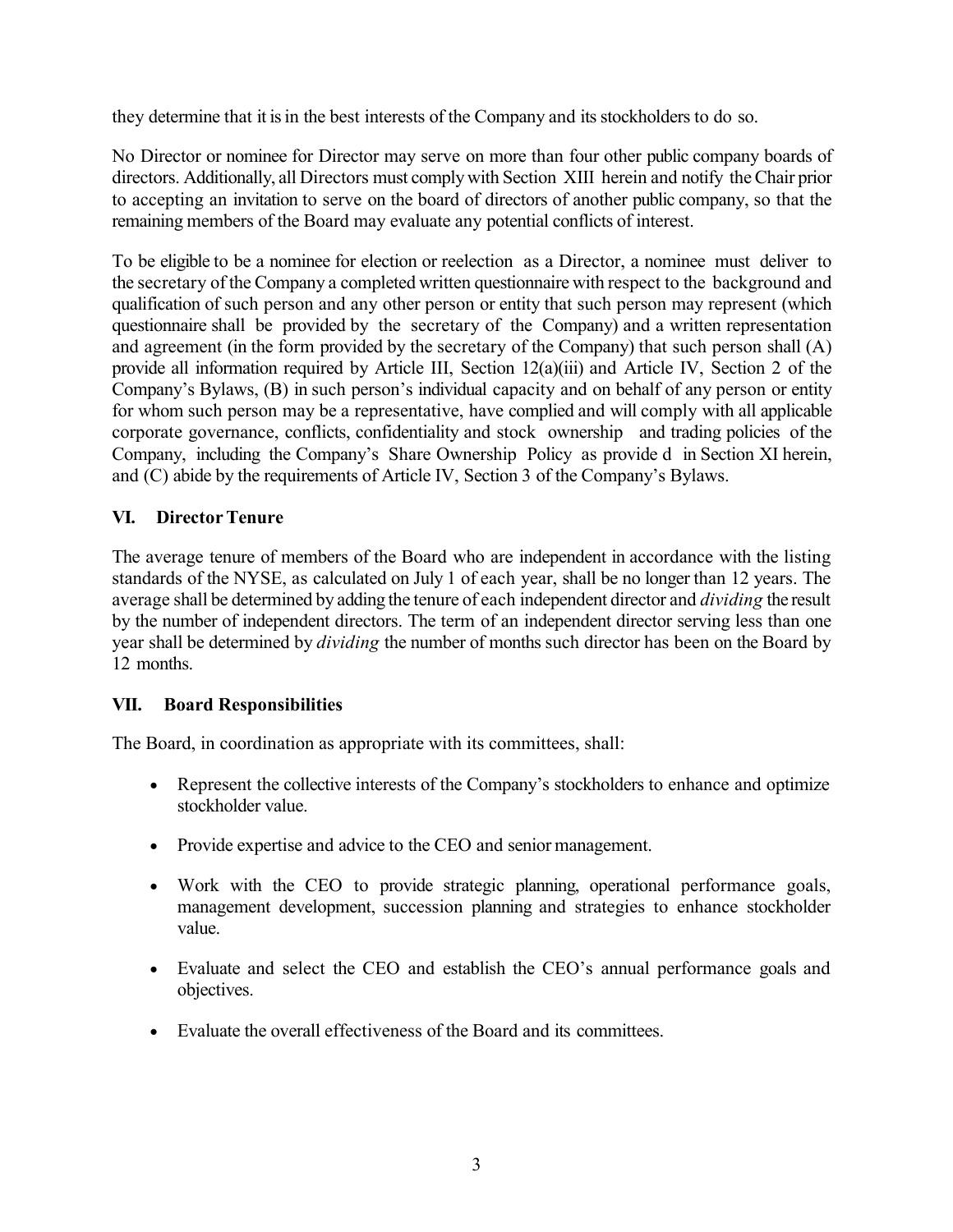- Perform the duties of a Director with the highest degree of integrity, exercising independence and objectivity in the pursuit of maximizing the success of the Company.
- Hold regularly scheduled Board and executive sessions without the presence of management.
- Review operational plans and budgets and other strategic initiatives.
- Evaluate and approve major transactions, such as mergers, acquisitions and the disposition of major assets.
- Oversee the Company's management ofrisks.
- Oversee internal control over financial reporting.
- Review and approve the filing of external reports with regulatory agencies, as appropriate.

### **VIII. Director Accessto Management**

All Directors shall have access to senior management and other employees as necessary to fulfill their duties. The Board and the CEO shall encourage senior management's participation at Board meetings to provide valuable insight and expertise on relevant matters being discussed.

### **IX. Board Access to OutsideAdvisors**

The Board shall have the power to hire independent legal, financial or other advisors as it may deem necessary, without first consulting or obtaining the approval of any officer of the Company.

## **X. Director Compensation**

All non-employee Directors shall receive reasonable compensation for their services, which shall include a retainer fee in the form of cash and/or equity awards. Directors who serve on the committees of the Board shall receive additional compensation for attending the meetings of these committees. Audit Committee members shall not receive any consulting, advisory or other compensatory fees from the Company other than the fees they receive in their capacity as Directors. Directors who are employees or officers of the Company shall not receive any additional compensation for serving as Directors during the time of their service as an employee or officer.

## **XI. Share Ownership Policy**

The Company's Share Ownership Policy for Non-Employee Directors requires all non-employee Directors to own a specified number of shares of the Company's common stock. The Company's Share Ownership Policy for Non-Employee Directors is available in the Corporate Governance section of the Company's website.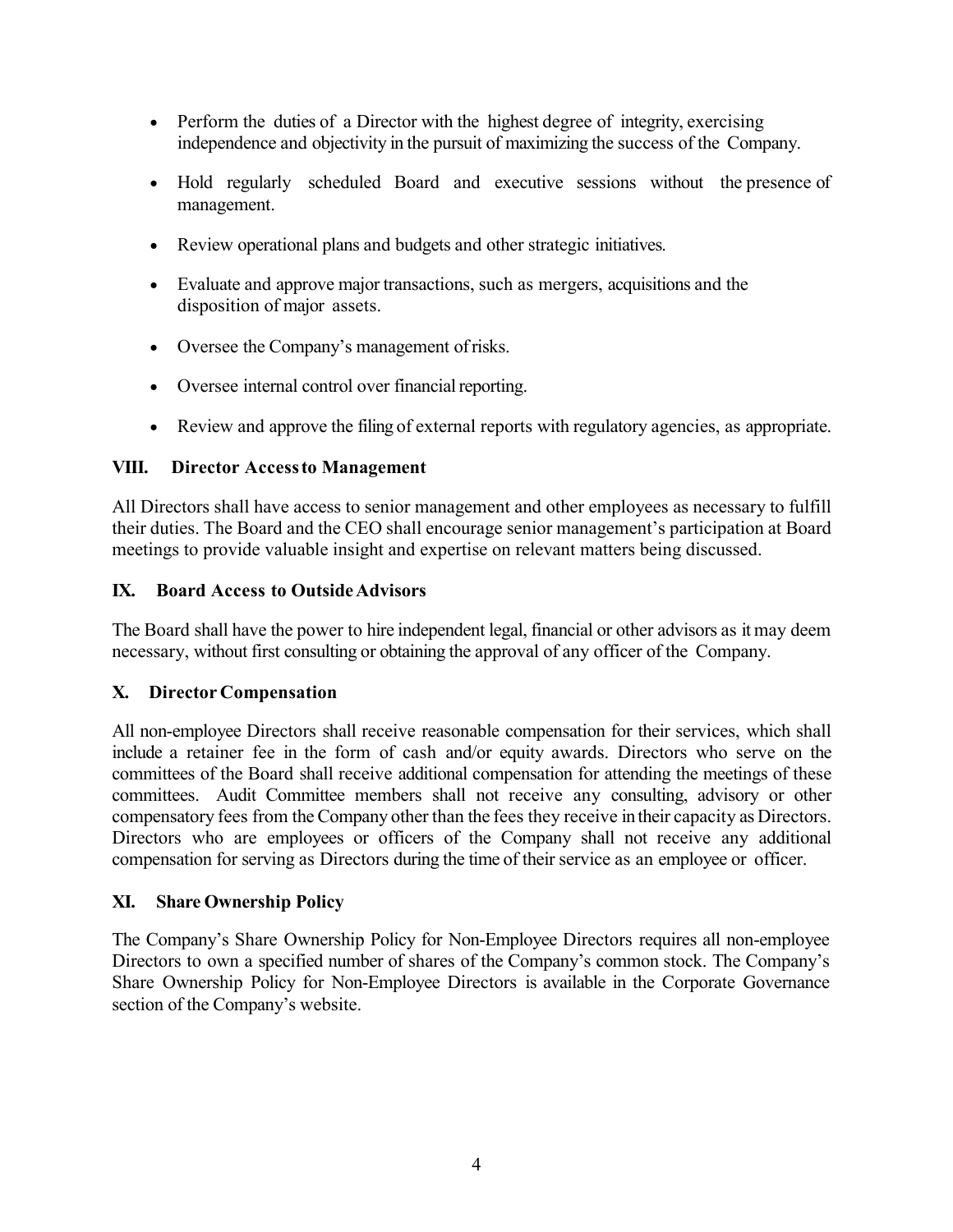### **XII. Director Education and Orientation**

New Directors shall participate in the Company's new director orientation program in order to become educated about the Company. The Company shall also encourage Directors to enhance their overall business management skills and to continue to educate themselves on certain matters such as accounting, finance, marketing and industry requirements and practices.

### **XIII. Change in Status; Acceptance of Other Directorships**

The Board believes that when a Director retires from their principal job, changes their principal job responsibility or experiences a significant event that could negatively affect their service to the Board (each a "change in status"), the Board should have an opportunity to evaluate the appropriateness of the Director's continued service on the Board in light of such change in status. Accordingly, in the event any Director has a change in status, such Director shall promptly submit an offer of resignation that cites such change in status to the Chair. The members of the Board, excluding the affected Director, shall determine whether the affected Director's continued service on the Board is in the best interests of the Company's stockholders and shall decide whether or not to accept the resignation of the director. Accordingly, the Board may determine, in its sole discretion, that a change in status has occurred and shall decide whether or not to request the resignation of the director. In addition, prior to accepting an invitation to serve on the board of directors of another public company, a Director must advise the Chair so that the remaining members of the Board may evaluate any potential conflicts of interest. In all cases described in this paragraph, the affected Director shall act in accordance with the recommendation of the remaining members of the Board following such review.

#### **XIV. Management Succession Planning; CEO Evaluation**

The Board shall maintain a management continuity succession plan relating to the Company's executive officers, which shall include a CEO succession plan in case of an unexpected event. The Board shall work with the CEO to develop a list of potential candidates to act as successors for the CEO and all other executive officer positions. The Board shall review and evaluate the succession plan, and shall be prepared at all times to take action if and when needed regarding a successor to the CEO or any other executive officer position. The independent directors shall perform an annual evaluation of the CEO based upon specific performance goals and objectives established for the fiscal year as well as long-term objectives of the Company.

## **XV. Annual Performance Evaluation of the Board**

The Board evaluates its performance and the performance of its committees on an annual basis through an evaluation process administered by the Nominating and Governance Committee to assess overall effectiveness and to monitor adherence to corporate governance principles and policies.

#### **XVI. Communication with Directors**

Stockholders shall have an opportunity to communicate directly with Directors on appropriate matters. Stockholders and other interested parties may communicate with the Chair by sending an email to [independentchair@davita.com.](mailto:independentchair@davita.com) In addition, stockholders and other interested parties may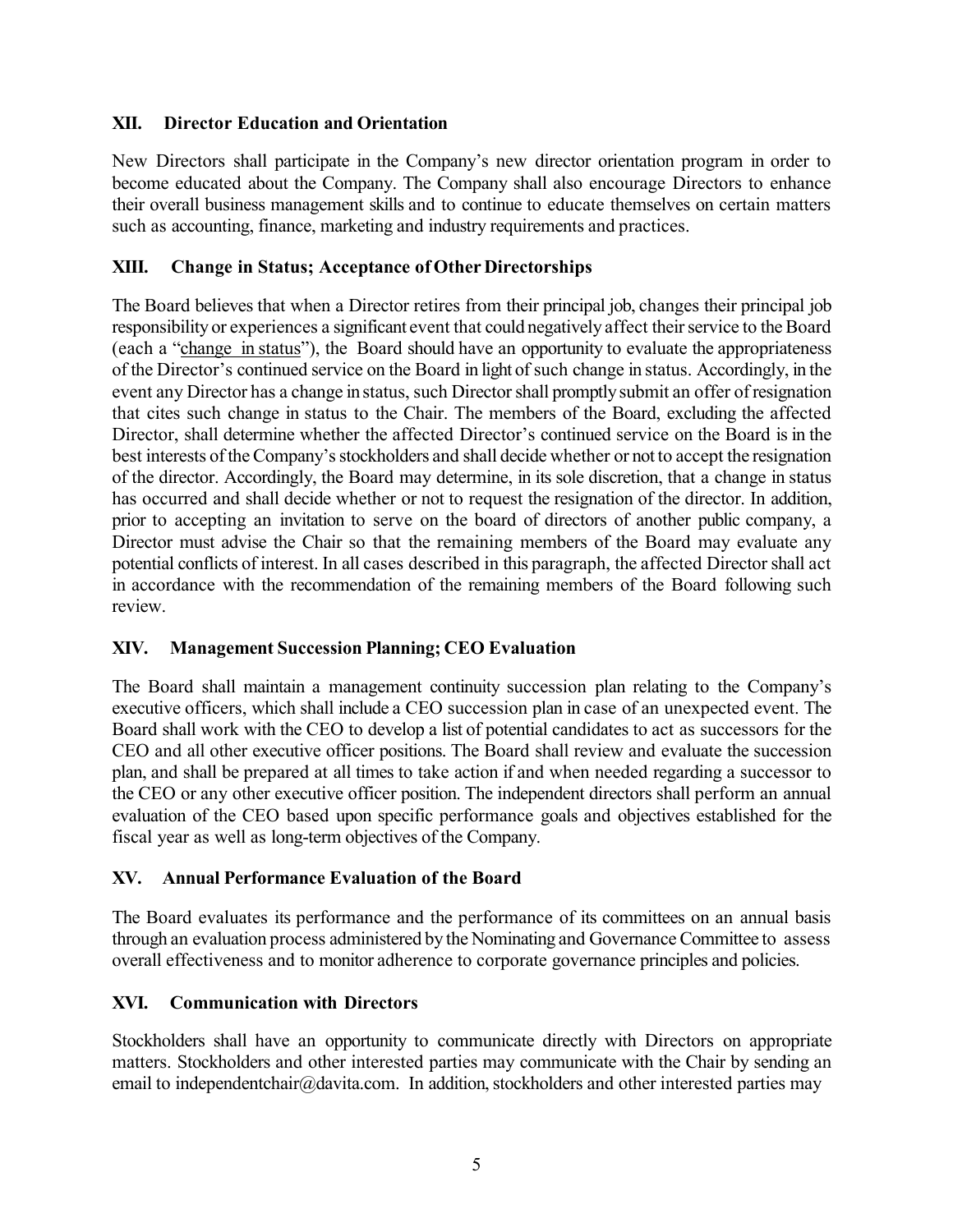communicate with the Board or any of its committees or Directors by writing to: Board of Directors, c/o Corporate Secretary, DaVita Inc., 2000 16th Street, Denver, Colorado 80202. Bona fide communications from stockholders addressed to one or more members of the Board will be forwarded to the intended recipient(s). Individual Directors will only speak with the media about the Company if authorized by the CEO or the full Board and in accordance with the policies of the Company.

# **XVII. Confidentiality**

In order to facilitate open discussions, the Board believes maintaining confidentiality of information and deliberations is imperative. Each Director has a fiduciary obligation to maintain the confidentiality of information received in connection with his or her service as a Director or committee member.

## **XVIII. Annual Review of Guidelines**

These Corporate Governance Guidelines will be reviewed no less than annually by the Nominating and Governance Committee and may be amended from time to time as the Board deems necessary or advisable.

*Effective as of May 21, 2021.*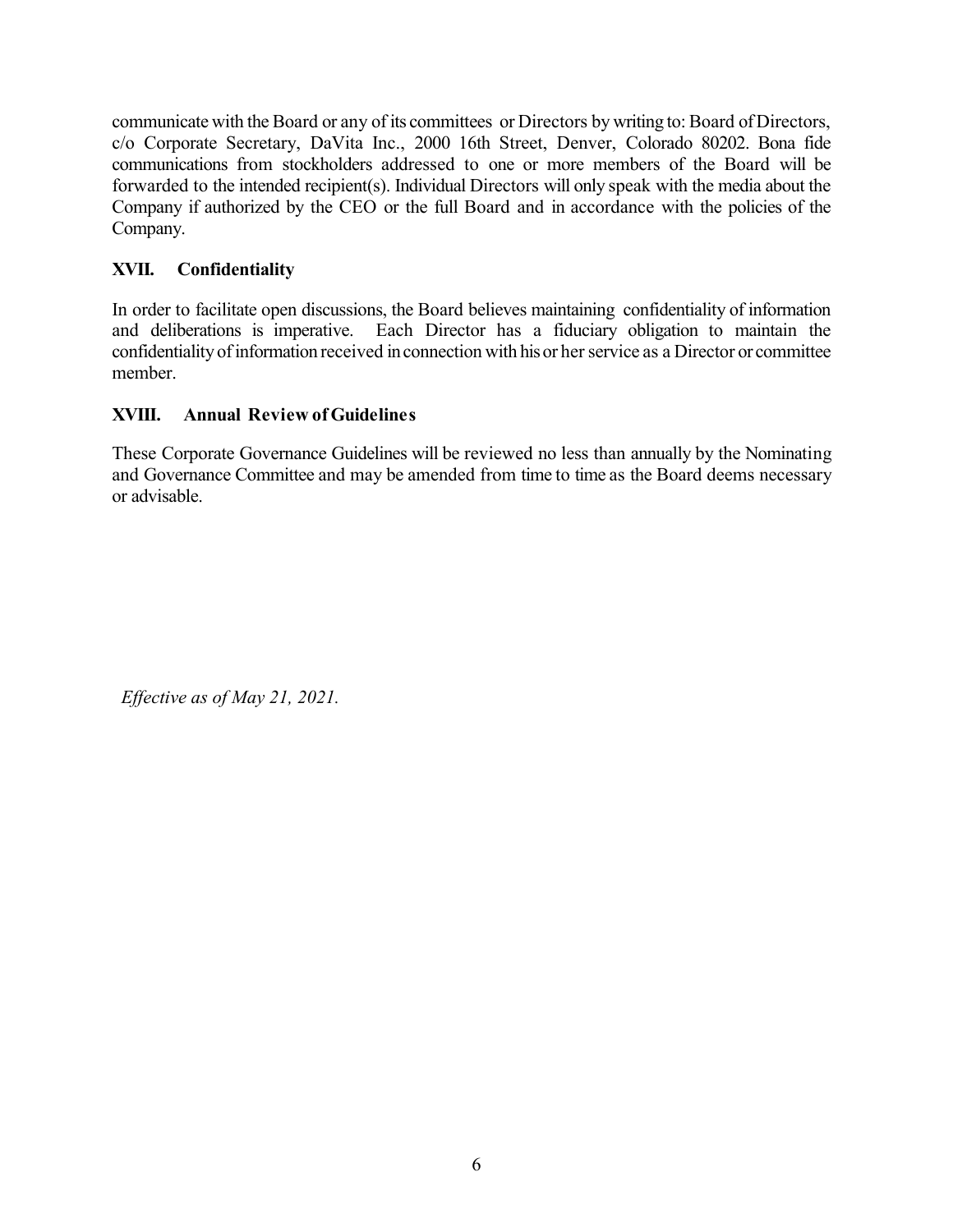#### **ANNEX I**

## **Additional Independence Standards**

- 1. The director is not, and has not been withinthe last four (4) calendar years, an employee of the Company or one of its wholly-owned subsidiaries and an "immediate family member" (as defined in Section 303A.02 of the NYSE Listed Company Manual) of the director is not, and has not been within the last four (4) calendar years, an executive officer as defined in Rule 3b-7 of the Securities Exchange Act of 1934, as amended (the "Exchange Act" and any such officer, an "Exchange Act Executive Officer") of the Company.
- 2. During the current calendar year or any of the three (3) immediately preceding calendar years, the director has not been paid by the Company more than \$120,000 in compensation for services, other than for services rendered as adirector.
- 3. The director is not employed as an Exchange Act Executive Officer of another public company on whose board of directors any of the Company's current Exchange Act Executive Officers serve.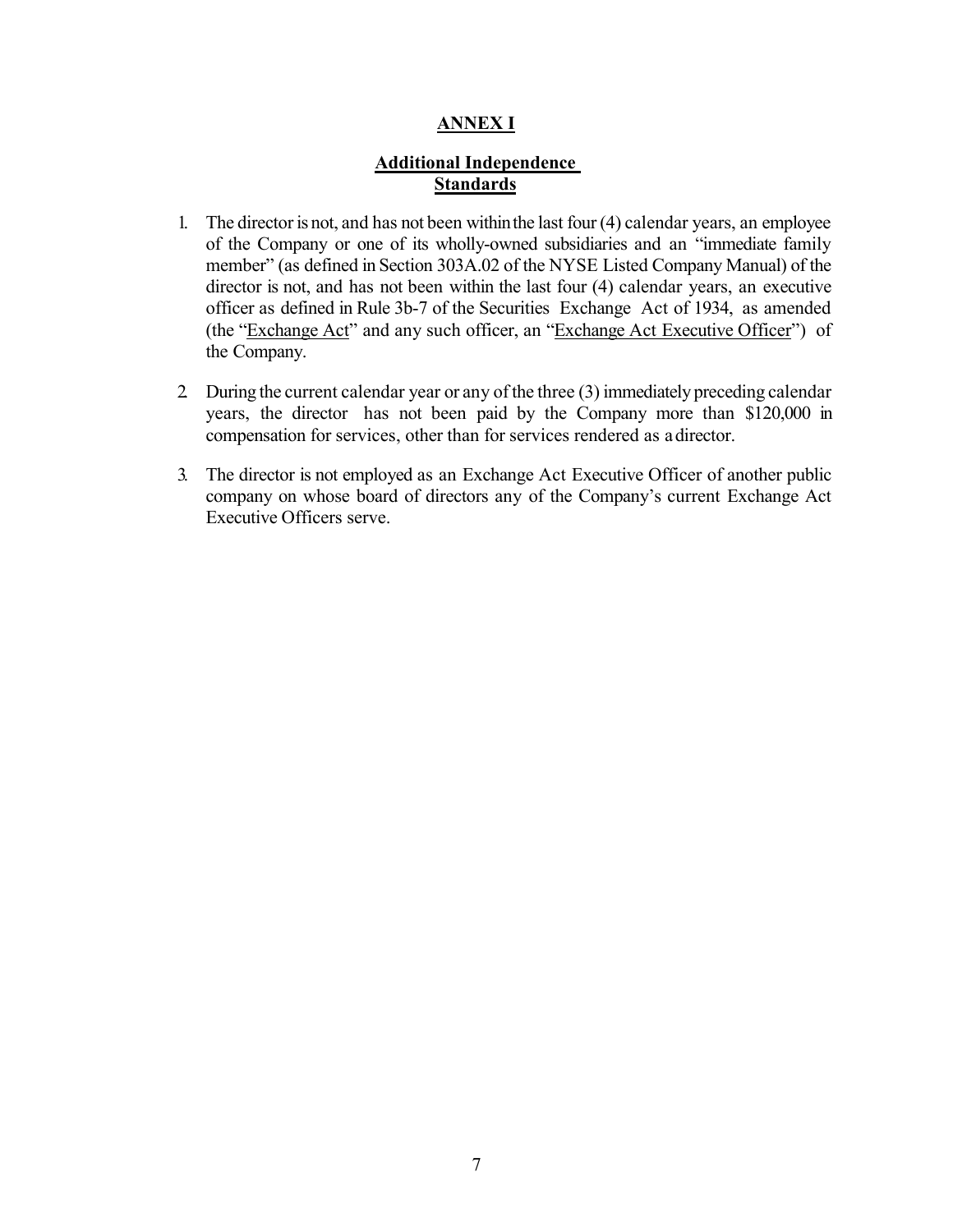#### **ANNEX II**

#### **Board Refreshment Procedures**

The Nominating and Governance Committee and the Board continually evaluate the composition of the Board and, from time to time and in accordance with Section I of these Corporate Governance Guidelines, may determine to expand the size of the Board. The Board shall create at least one new Director position in advance of the Company's Annual Meeting of Stockholders to be held in calendar year 2025. Any new Director selected to fill such position, as well as any newly created Director position or Director vacancy arising after January 1, 2021, shall be identified, screened and appointed or nominated to the Board pursuant to the procedures set forth below:

- 1. The Chair of the Nominating and Governance Committee (the "N&G Chair") shall establish an objective set of criteria to be utilized in conducting the board search process detailed herein (the "Board Search Criteria"). In developing the Board Search Criteria, the N&G Chair will consider feedback received from shareholders over the course of the Company's shareholder outreach throughout the year and any other feedback received from any shareholder as appropriate.
- 2. The N&G Chair shall provide the corporate governance expert identified by the plaintiffs in the litigation captioned *In re DaVita Inc. Stock holder Derivative Litigation*  (Civil Action No. 1:17-cv-00152-MPT) with the proposed Board Search Criteria in advance of starting the board director search to receive comments and feedback, which shall be incorporated as the Nominating  $\&$  Governance Committee deems appropriate in its business judgment, into the Board Search Criteria. Disputes regarding the appropriateness of any Board Search Criteria shall be promptly resolved via binding mediation before the Honorable Layn R. Phillips.
- 3. A pool of prospective candidates will be developed by the Company with reference to the Board Search Criteria. An appropriate review, including background information and interviews of prospective candidates, shall be conducted with respect to all candidates identified through this process who express their consent to being considered and to serving as a director. No fewer than three qualified candidates shall be sent to the Nominating and Governance Committee for review. If the combine d gender and ethnic/racial diversity of the Board falls below 50%, then at least two of these candidates shall be members of an underrepresented group, thereby ensuring that members of the populations underrepresented on the Board are considered for nomination to the Board.
- 4. After considering the candidates submitted for review, if the Nominating and Governance Committee identifies any candidates to move forward to the Board for further consideration, it shall identify at least two candidates from those submitted for review for consideration by the Board, based on the business judgment of the Nominating and Governance Committee's members considering the information provided by the Plaintiffs' corporate governance expert in Item 2 above.